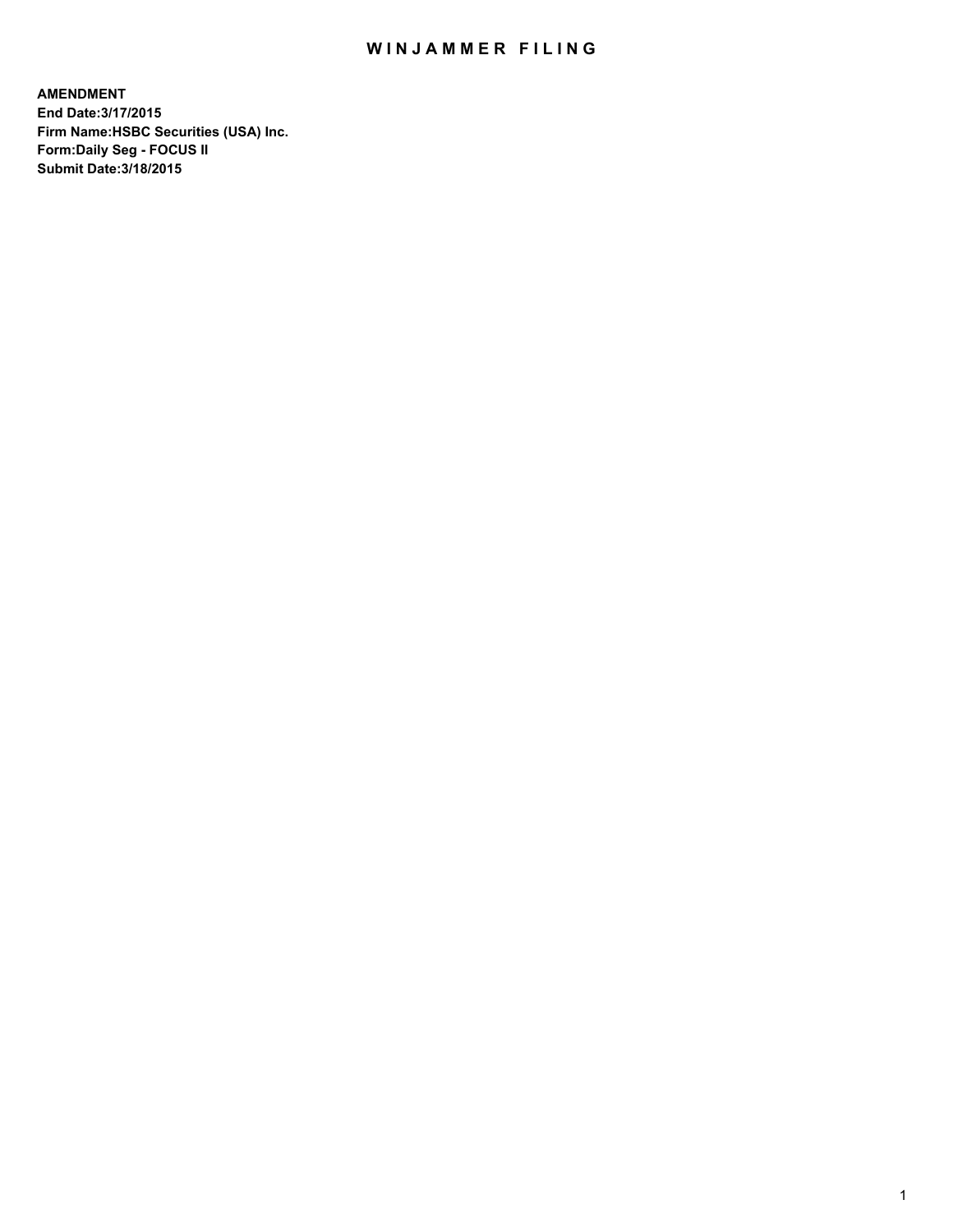## **AMENDMENT**

**End Date:3/17/2015 Firm Name:HSBC Securities (USA) Inc. Form:Daily Seg - FOCUS II Submit Date:3/18/2015 Daily Segregation - Cover Page**

| Name of Company<br><b>Contact Name</b><br><b>Contact Phone Number</b><br><b>Contact Email Address</b>                                                                                                                                                                                                                         | <b>HSBC Securities (USA) Inc.</b><br>Steven richardson<br>212-525-6445<br>steven.richardson@us.hsbc.com |
|-------------------------------------------------------------------------------------------------------------------------------------------------------------------------------------------------------------------------------------------------------------------------------------------------------------------------------|---------------------------------------------------------------------------------------------------------|
| FCM's Customer Segregated Funds Residual Interest Target (choose one):<br>a. Minimum dollar amount: ; or<br>b. Minimum percentage of customer segregated funds required:%; or<br>c. Dollar amount range between: and; or<br>d. Percentage range of customer segregated funds required between: % and %.                       | 50,000,000<br>0 <sub>0</sub><br>0 <sub>0</sub>                                                          |
| FCM's Customer Secured Amount Funds Residual Interest Target (choose one):<br>a. Minimum dollar amount: ; or<br>b. Minimum percentage of customer secured funds required:%; or<br>c. Dollar amount range between: and; or<br>d. Percentage range of customer secured funds required between: % and %.                         | 10,000,000<br><u>00</u><br>0 <sub>0</sub>                                                               |
| FCM's Cleared Swaps Customer Collateral Residual Interest Target (choose one):<br>a. Minimum dollar amount: ; or<br>b. Minimum percentage of cleared swaps customer collateral required:%; or<br>c. Dollar amount range between: and; or<br>d. Percentage range of cleared swaps customer collateral required between:% and%. | 30,000,000<br><u>00</u><br><u>00</u>                                                                    |

Attach supporting documents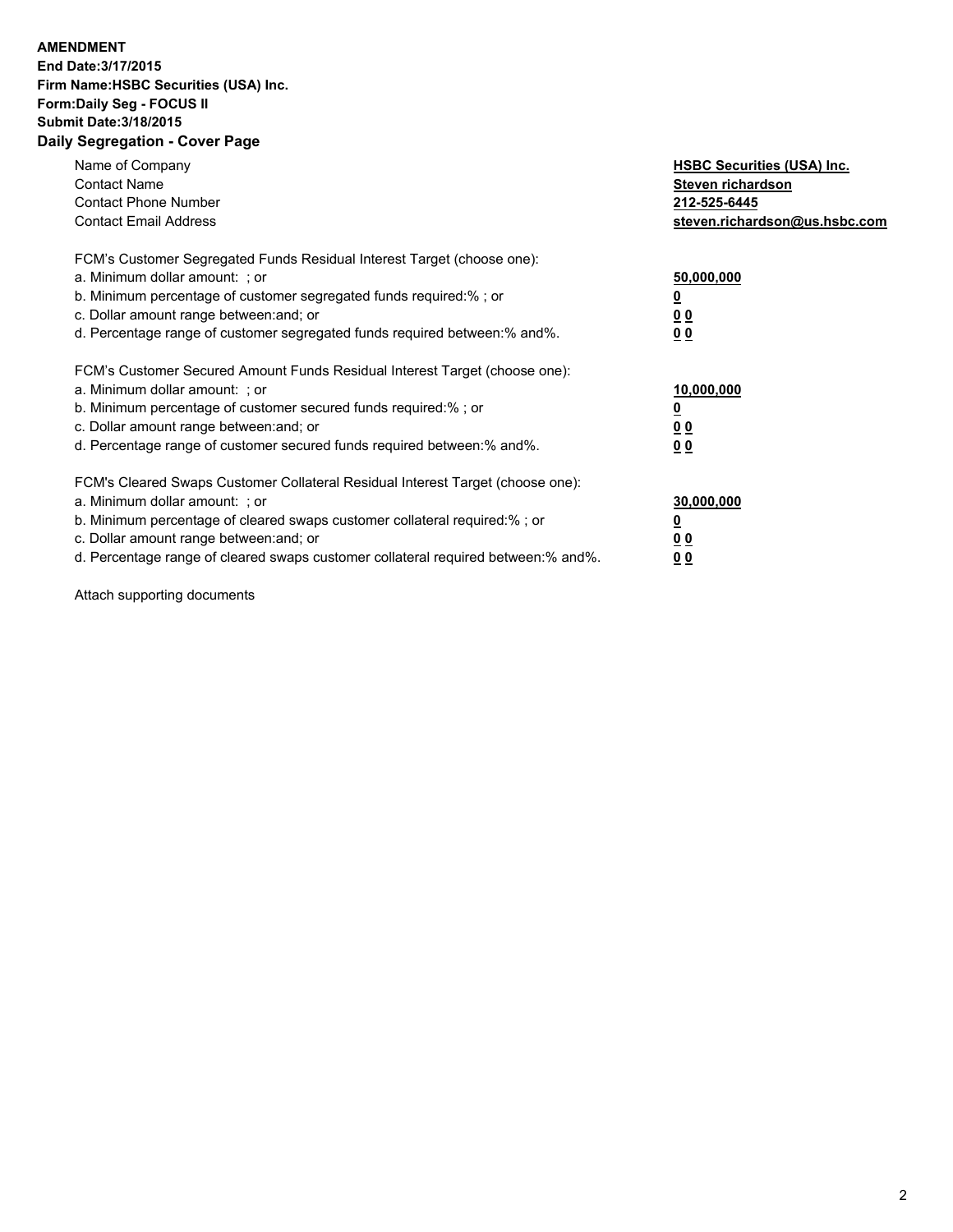## **AMENDMENT End Date:3/17/2015 Firm Name:HSBC Securities (USA) Inc. Form:Daily Seg - FOCUS II Submit Date:3/18/2015 Daily Segregation - Secured Amounts** Foreign Futures and Foreign Options Secured Amounts Amount required to be set aside pursuant to law, rule or regulation of a foreign government or a rule of a self-regulatory organization authorized thereunder **0** [7305] 1. Net ledger balance - Foreign Futures and Foreign Option Trading - All Customers A. Cash **114,489,770** [7315] B. Securities (at market) **29,306,238** [7317] 2. Net unrealized profit (loss) in open futures contracts traded on a foreign board of trade **15,793,570** [7325] 3. Exchange traded options a. Market value of open option contracts purchased on a foreign board of trade **0** [7335] b. Market value of open contracts granted (sold) on a foreign board of trade **0** [7337] 4. Net equity (deficit) (add lines 1. 2. and 3.) **159,589,578** [7345] 5. Account liquidating to a deficit and account with a debit balances - gross amount **501,322** [7351] Less: amount offset by customer owned securities **-500,825** [7352] **497** [7354] 6. Amount required to be set aside as the secured amount - Net Liquidating Equity Method (add lines 4 and 5) **159,590,075** [7355] 7. Greater of amount required to be set aside pursuant to foreign jurisdiction (above) or line 6. **159,590,074** [7360] FUNDS DEPOSITED IN SEPARATE REGULATION 30.7 ACCOUNTS 1. Cash in banks A. Banks located in the United States **39,641,741** [7500] B. Other banks qualified under Regulation 30.7 **0** [7520] **39,641,741** [7530] 2. Securities A. In safekeeping with banks located in the United States **74,306,238** [7540] B. In safekeeping with other banks qualified under Regulation 30.7 **0** [7560] **74,306,238** [7570] 3. Equities with registered futures commission merchants A. Cash **0** [7580] B. Securities **0** [7590] C. Unrealized gain (loss) on open futures contracts **0** [7600] D. Value of long option contracts **0** [7610] E. Value of short option contracts **0** [7615] **0** [7620] 4. Amounts held by clearing organizations of foreign boards of trade A. Cash **0** [7640] B. Securities **0** [7650] C. Amount due to (from) clearing organization - daily variation **0** [7660] D. Value of long option contracts **0** [7670] E. Value of short option contracts **0** [7675] **0** [7680] 5. Amounts held by members of foreign boards of trade A. Cash **76,418,511** [7700] B. Securities **0** [7710] C. Unrealized gain (loss) on open futures contracts **15,793,570** [7720] D. Value of long option contracts **0** [7730] E. Value of short option contracts **0** [7735] **92,212,081** [7740] 6. Amounts with other depositories designated by a foreign board of trade **0** [7760] 7. Segregated funds on hand **0** [7765] 8. Total funds in separate section 30.7 accounts **206,160,060** [7770] 9. Excess (deficiency) Set Aside for Secured Amount (subtract line 7 Secured Statement Page 1 from Line 8) **46,569,986** [7380] 10. Management Target Amount for Excess funds in separate section 30.7 accounts **39,298,051** [7780]

11. Excess (deficiency) funds in separate 30.7 accounts over (under) Management Target **7,271,935** [7785]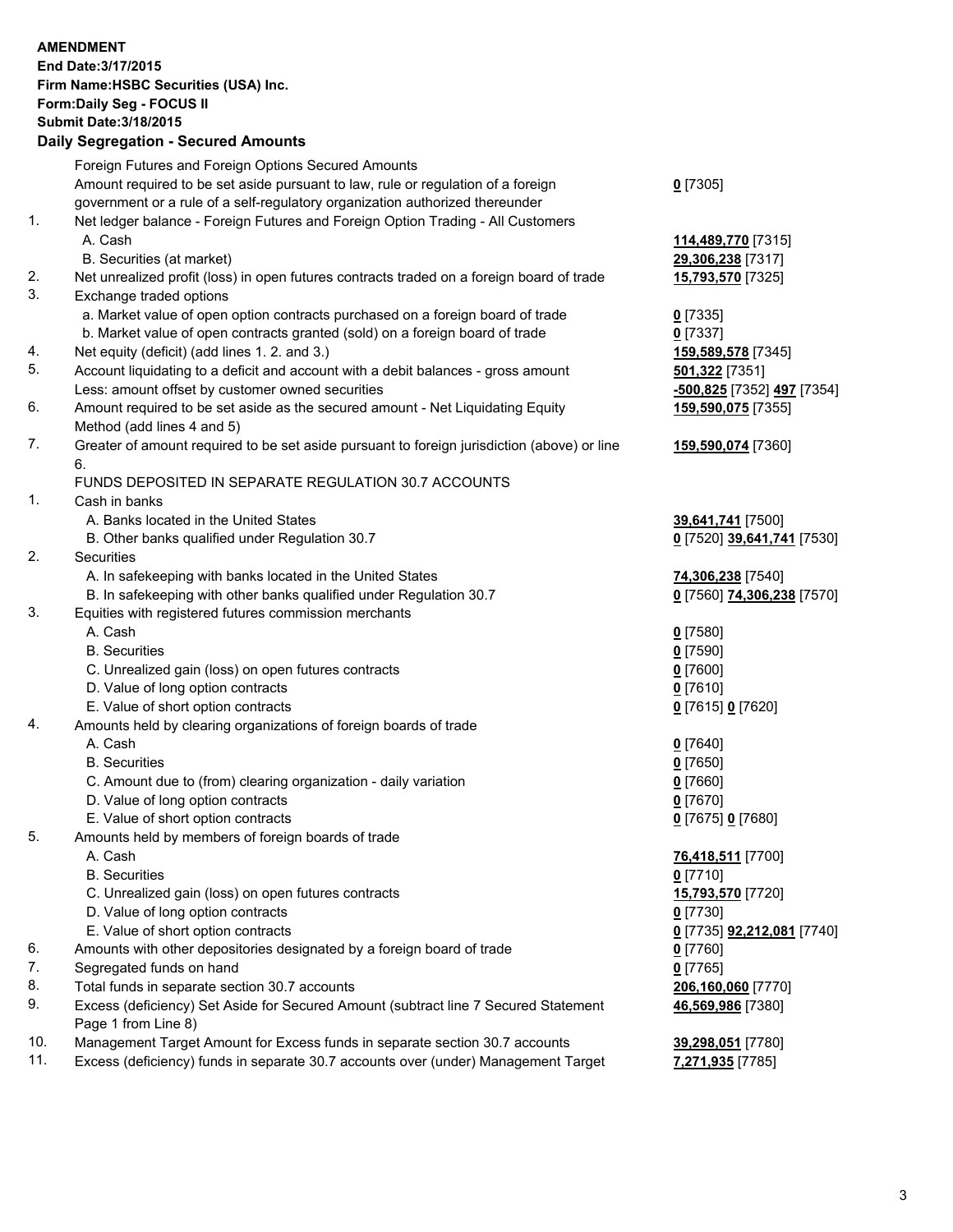|                                                             | <b>AMENDMENT</b><br>End Date: 3/17/2015                                                                       |                                           |  |  |  |
|-------------------------------------------------------------|---------------------------------------------------------------------------------------------------------------|-------------------------------------------|--|--|--|
| Firm Name: HSBC Securities (USA) Inc.                       |                                                                                                               |                                           |  |  |  |
| Form: Daily Seg - FOCUS II<br><b>Submit Date: 3/18/2015</b> |                                                                                                               |                                           |  |  |  |
| Daily Segregation - Segregation Statement                   |                                                                                                               |                                           |  |  |  |
|                                                             |                                                                                                               |                                           |  |  |  |
|                                                             | SEGREGATION REQUIREMENTS(Section 4d(2) of the CEAct)                                                          |                                           |  |  |  |
| $\mathbf{1}$ .                                              | Net ledger balance                                                                                            |                                           |  |  |  |
|                                                             | A. Cash                                                                                                       | 194,106,152 [7010]                        |  |  |  |
|                                                             | B. Securities (at market)                                                                                     | 656,975,545 [7020]                        |  |  |  |
| 2.<br>3.                                                    | Net unrealized profit (loss) in open futures contracts traded on a contract market<br>Exchange traded options | 137,644,537 [7030]                        |  |  |  |
|                                                             | A. Add market value of open option contracts purchased on a contract market                                   |                                           |  |  |  |
|                                                             | B. Deduct market value of open option contracts granted (sold) on a contract market                           | 105,490,378 [7032]<br>$-8,510,586$ [7033] |  |  |  |
| 4.                                                          | Net equity (deficit) (add lines 1, 2 and 3)                                                                   | 1,085,706,026 [7040]                      |  |  |  |
| 5.                                                          | Accounts liquidating to a deficit and accounts with                                                           |                                           |  |  |  |
|                                                             | debit balances - gross amount                                                                                 | 1,535,114 [7045]                          |  |  |  |
|                                                             | Less: amount offset by customer securities                                                                    | -1,434,461 [7047] 100,653 [7050]          |  |  |  |
| 6.                                                          | Amount required to be segregated (add lines 4 and 5)                                                          | 1,085,806,679 [7060]                      |  |  |  |
|                                                             | FUNDS IN SEGREGATED ACCOUNTS                                                                                  |                                           |  |  |  |
| 7.                                                          | Deposited in segregated funds bank accounts                                                                   |                                           |  |  |  |
|                                                             | A. Cash                                                                                                       | 16,583,329 [7070]                         |  |  |  |
|                                                             | B. Securities representing investments of customers' funds (at market)                                        | $0$ [7080]                                |  |  |  |
|                                                             | C. Securities held for particular customers or option customers in lieu of cash (at                           | 79,407,226 [7090]                         |  |  |  |
|                                                             | market)                                                                                                       |                                           |  |  |  |
| 8.                                                          | Margins on deposit with derivatives clearing organizations of contract markets                                |                                           |  |  |  |
|                                                             | A. Cash                                                                                                       | 244,115,358 [7100]                        |  |  |  |
|                                                             | B. Securities representing investments of customers' funds (at market)                                        | 115,232,194 [7110]                        |  |  |  |
|                                                             | C. Securities held for particular customers or option customers in lieu of cash (at<br>market)                | 577,568,319 [7120]                        |  |  |  |
| 9.                                                          | Net settlement from (to) derivatives clearing organizations of contract markets                               | 31,667,918 [7130]                         |  |  |  |
| 10.                                                         | Exchange traded options                                                                                       |                                           |  |  |  |
|                                                             | A. Value of open long option contracts                                                                        | 105,490,378 [7132]                        |  |  |  |
|                                                             | B. Value of open short option contracts                                                                       | -8,510,586 [7133]                         |  |  |  |
| 11.                                                         | Net equities with other FCMs                                                                                  |                                           |  |  |  |
|                                                             | A. Net liquidating equity                                                                                     | 34,234,016 [7140]                         |  |  |  |
|                                                             | B. Securities representing investments of customers' funds (at market)                                        | <u>0</u> [7160]                           |  |  |  |
|                                                             | C. Securities held for particular customers or option customers in lieu of cash (at<br>market)                | $0$ [7170]                                |  |  |  |
| 12.                                                         | Segregated funds on hand                                                                                      | $0$ [7150]                                |  |  |  |
| 13.                                                         | Total amount in segregation (add lines 7 through 12)                                                          | 1,195,788,152 [7180]                      |  |  |  |
| 14.                                                         | Excess (deficiency) funds in segregation (subtract line 6 from line 13)                                       | 109,981,473 [7190]                        |  |  |  |
| 15.                                                         | Management Target Amount for Excess funds in segregation                                                      | 50,000,000 [7194]                         |  |  |  |
| 16.                                                         | Excess (deficiency) funds in segregation over (under) Management Target Amount                                | 59,981,473 [7198]                         |  |  |  |

16. Excess (deficiency) funds in segregation over (under) Management Target Amount Excess